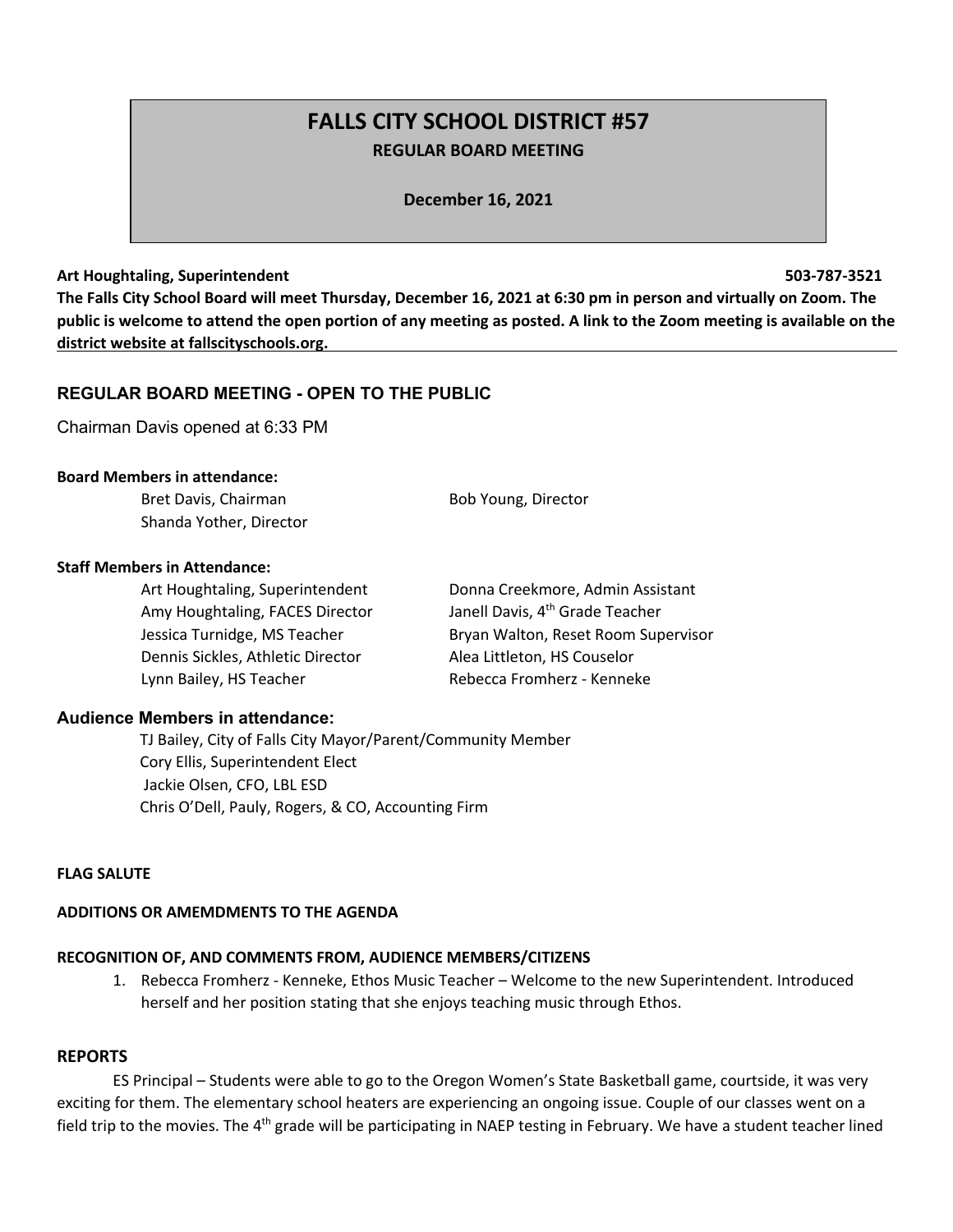up to begin working with Stephanie McEwen at the high school and then move to working with Janell Davis at the elementary. The CDRC Report is due this year. It's a pretty expansive report that is usually done every two years, but they held off a year due to Covid and now it's time again.

High School – See Report.

# **INFORMATION & DISCUSSION ONLY**

1. Moved up to respect the presenter's time.

Pauly, Rogers, and Co., P.C. – Audit - Everything looked good. The audit was unmodified. No issues or exceptions. No significant deficiencies. Asked if there were any questions, there were none. Thanked for his time.

# **REPORTS**

Business Manager – Had a meeting with Art Houghtaling and Cory Ellis. Together we looked at the estimates for 2022-2023. Went over and submitted the State Positive Revenue Forecast. We may have additional funds coming. Discussed potential additional Gym expenses, which may require a resolution to adjust accordingly. Chairman Young asked if the spreadsheet included in the Business Manager's Report included the cafeteria expenses, they did. Chairman noted that insulation, plywood, and sheet rock still need to be installed in the new gym before occupancy. Which will be roughly another \$20,000. The electrical and fire requirements will another \$7,000, but it looks like there will be enough to get that all done. After these items are completed, we can start looking at flooring and basketball hoops, which will be approximately \$200,000.

Facilities Manager – No Report.

Athletic Director – Basketball is moving right along. The Middle School Girl's season is complete. All the teams are young and inexperienced. Boys Middle School is looking like they will have about 15 athletes, also inexperienced. We are working on getting our participation numbers back up, looking for ways to generate interest. Transportation continues to be a issue. We've been using the mini bus, the district suburban, and sometimes personal vehicles. We will be submitting mileage reimbursement requests as needed. At this time we do not have a track and field coach.

FACES Coordinator – We just finished enrichment courses, ending with a small music performance. Which created interest for our music program. We went on a field trip to the AC Gilbert House this month. Been a while since we've visited, the kids and staff enjoyed it. We are still experiencing low staffing, with that in mind we are maintaining safety as a priority. Ideally, would like to add 2 more staff members. We've reached out to WOU, but haven't had any interest as of yet.

SEL Director – See Report.

Teacher Update – Ms. Turnidge, middle school teacher, shared that the middle school educational assistant offered an enrichment course working with horses that was a hit and helped to build connection. Chairman Yother asked where they were at with fulfilling the head teacher position that was requested previously? Ms. Turnidge has been unofficially serving in that capacity. Mr. Houghtaling stated that Ms. Turnidge would need to go to the teacher union to see if they would like to pursue that designation.

Falls City Teachers Association – No Report

# **INFORMATION & DISCUSSION ONLY**

**2.** Proposed Budget Calendar – Reviewed calendar. Asked when Budget Committee Applications needed to be in by, which is February 16<sup>th</sup>, so they can be reviewed by the board at the meeting on the 17<sup>th</sup>. Will ask the City if the information can be added to the city newsletter inserted in the water bill each month. Will need to connect with the other members to see if they have fulfilled their term and interested in serving again/reapplying. Ideally we should have 5 Budget Committee Members, not including the board.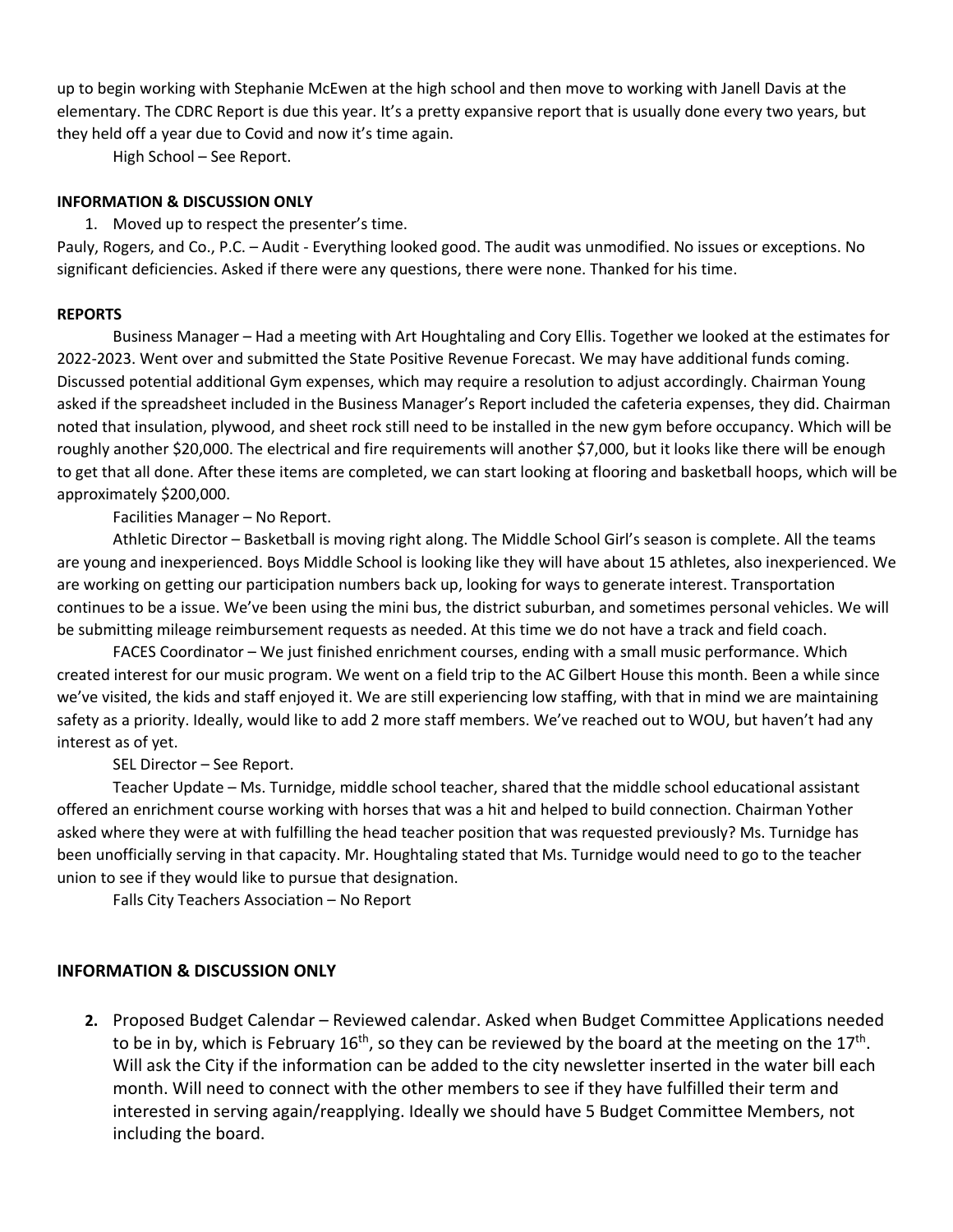- **3.** LBL Business Services Jackie Olsen spoke with Interim Superintendent Art Houghtaling and Board Chair Davis and Vice Chair Kidd back in November. Notifying them that LBL would no longer be able to provide the school district with business services after the end of fiscal year/contract period. We will need to hire a new Business Manager or contract for business services elsewhere. On another note, LBL will no longer be using the SIS (Student Information System) services we had used previously, so if we are not happy with the WESD SIS, we will need to look elsewhere. OASBO and COSA are both resources we could use when looking into replacement business services.
- **4.** Policy ACB Update of Every Student Belongs This will need to be approved tonight without a second read, as it goes into effect starting in January. Discussion on State's short amount of time given to approve policies.
- **5.** Policy DN-AR Electronic Recycle We have a DN policy, but not an AR for the policy. This will allow us to move outdated items out of storage.
- **6.** OSBA Election Reviewed
- **7.** Annual Playground Inspection Insurance doesn't like the pea gravel. But it's what we have, so we are working with it. We have a kindergartener who needs a physical outlet, helping to sweep the gravel back into the playground has been a great way for them to expend energy.
- **8.** Approve Elementary Principal Contract Art has the corrected version to be signed. There was one addition, that the district cannot reduce Art's new contract income by more than 15%.
- **9.** Organizational Resolution 2122 003 Review
- **10.** Phone Audit Review

# **ACTION ITEMS**

- **1. Approve Consent Agenda**
	- November 3, 2021 Special Meeting Minutes
	- November 15, 2021 Regular Board Meeting Minutes
	- November 22, 2021 Special Meeting Minutes
	- November 2021 Disbursements
		- § Accounts Payable: Check numbers 6075 6171 in the amount of \$308,735.01
		- Payroll Expenses: Checks and Direct Deposits in the amount of \$297,620.36

*Motion made by Director Young. Seconded by Director Yother. Vote: All ayes. Vice Chair Kidd and Director Schowalter absent.*

# *2.* **Approve the Proposed Budget Calendar for 2022-2023**

*Motion made by Director Yother. Seconded by Director Young. Vote: All ayes. Vice Chair Kidd and Director Schowalter absent.* 

# *3.* **Approve the Revised Policy ACB, Every Student Belongs**

Discussion: Discussed what this policy means. Voiced displeasure at the lack of time given for review.

*Motion made by Director Yother. Seconded by Director Young. Vote: All ayes. Vice Chair Kidd and Director Schowalter absent.*